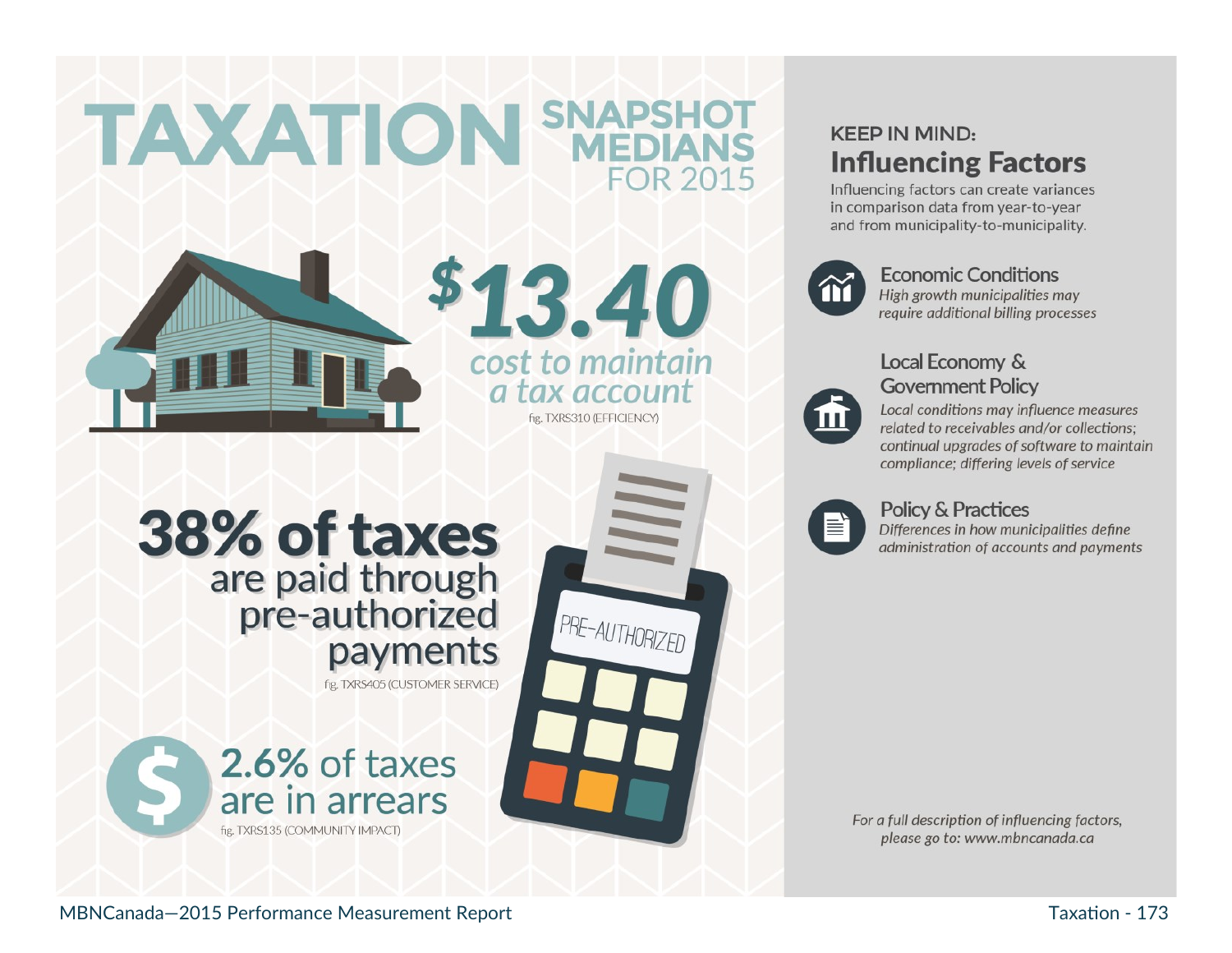#### **Fig. 32.1 Current Year's Tax Arrears as a Percent of Current Year Levy**

The strength of a local economy may impact tax arrears, collections and penalty and interest charges.



| 2013 | $1.4\%$ | $4.1\%$ | $2.2\%$                                                | <b>2.2%</b> 1.6% | N/A     | $3.5\%$ 2.2% | 5.2% | 2.8%                                                     | 2.2% |
|------|---------|---------|--------------------------------------------------------|------------------|---------|--------------|------|----------------------------------------------------------|------|
| 2014 |         |         |                                                        |                  |         |              |      | $1.0\%$ 4.2% 2.2% 2.7% 1.7% N/A 3.2% 2.2% 4.6% 2.4% 2.4% |      |
| 2015 | 1.3%    | $3.8\%$ | $\overline{\phantom{1}}$ 2.1% $\overline{\phantom{1}}$ | $2.6\%$ $2.6\%$  | $1.2\%$ | $3.2\%$ 2.1% | 4.4% | 2.5%                                                     | 2.6% |

Source: TXRS135 (Community Impact)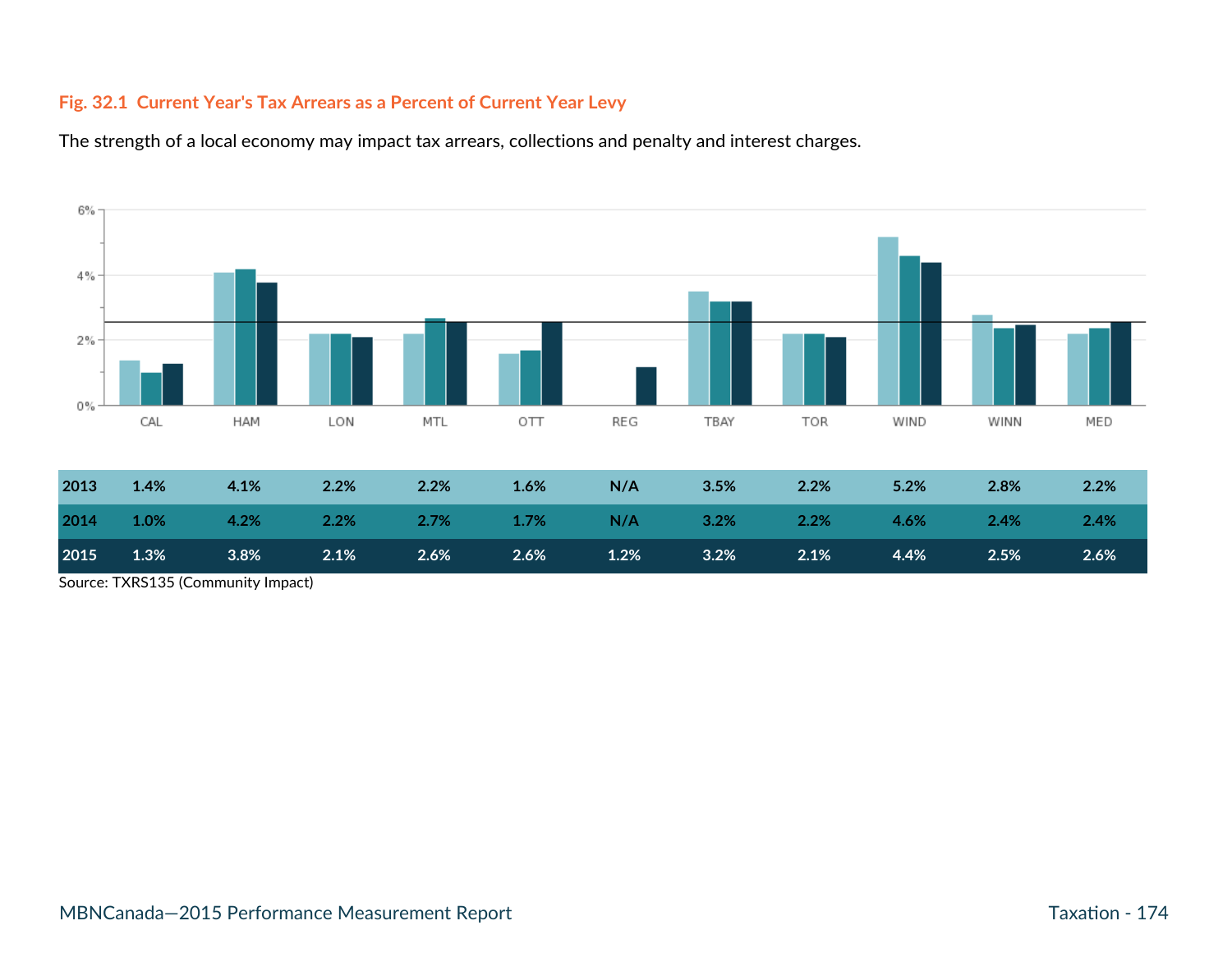

#### **Fig. 32.2 Percent of Prior Year's Tax Arrears NOT Collected in the Current Year as a Percent of the Current Year Levy**

| 2013 | 0.2%    | 3.3%    | 1.0% | 0.6%             | 1.1% | N/A  | 3.6%             | 1.0% | 4.6% | 1.2% | 1.1% |
|------|---------|---------|------|------------------|------|------|------------------|------|------|------|------|
| 2014 | $0.3\%$ | $3.2\%$ | 1.3% | $0.6\%$ 1.4% N/A |      |      | <b>3.7%</b> 1.3% |      | 4.6% | 1.7% | 1.4% |
| 2015 | 0.2%    | 3.5%    | 1.1% | 1.1%             | 1.6% | 1.1% | 4.2%             | 1.3% | 3.8% | 1.6% | 1.5% |

Source: TXRS140 (Community Impact)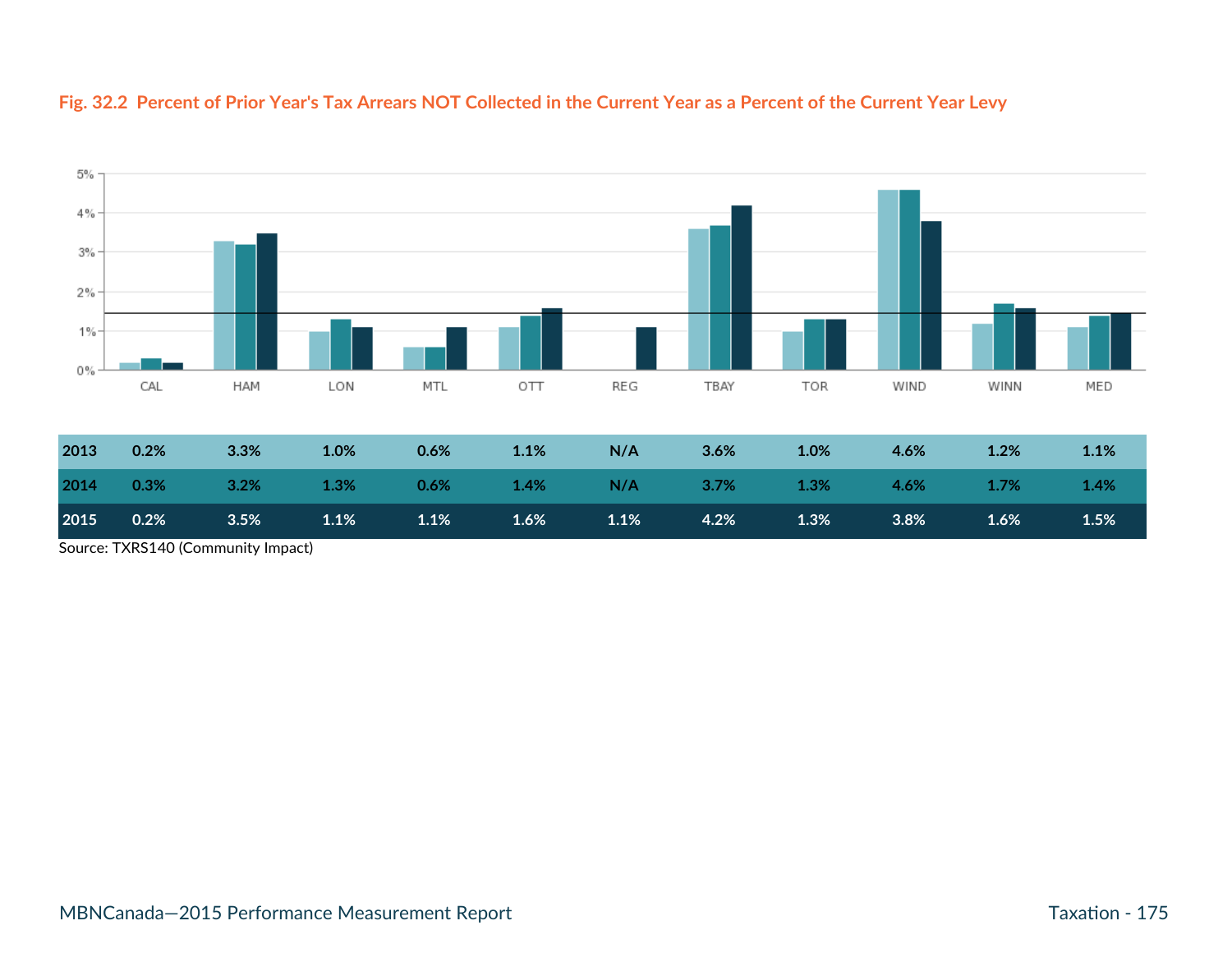#### **Fig. 32.3 Operating Cost to Maintain Property Tax Accounts per Property Tax Account Serviced**

Costs related to the preparation and mailing of all billings, including interim, final and supplementary bills, payment processing and collection, are included in this calculation. Results may be impacted by the extent to which processes are automated.



Source: TXRS310 (Efficiency)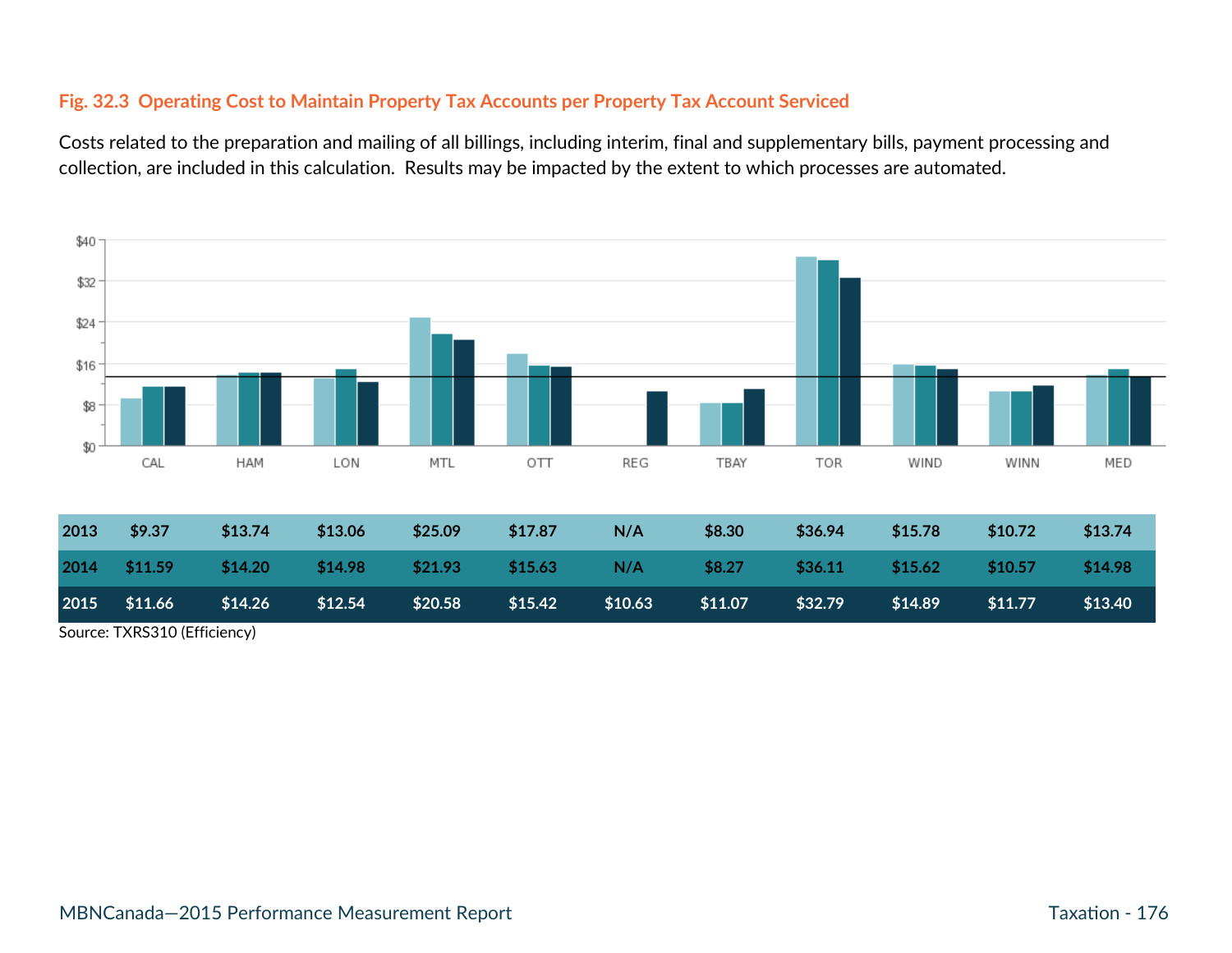#### **Fig. 32.4 Percent of Accounts (All Classes) Enrolled in a Pre-Authorized Payment Plan**



The number of installments/due dates may impact the enrollment in pre-authorized payment plans.

Source: TXRS405 (Customer Service)

Comment: The City of Montreal does not offer a pre-authorized payment plan to its residents; therefore they do not report for this measure.